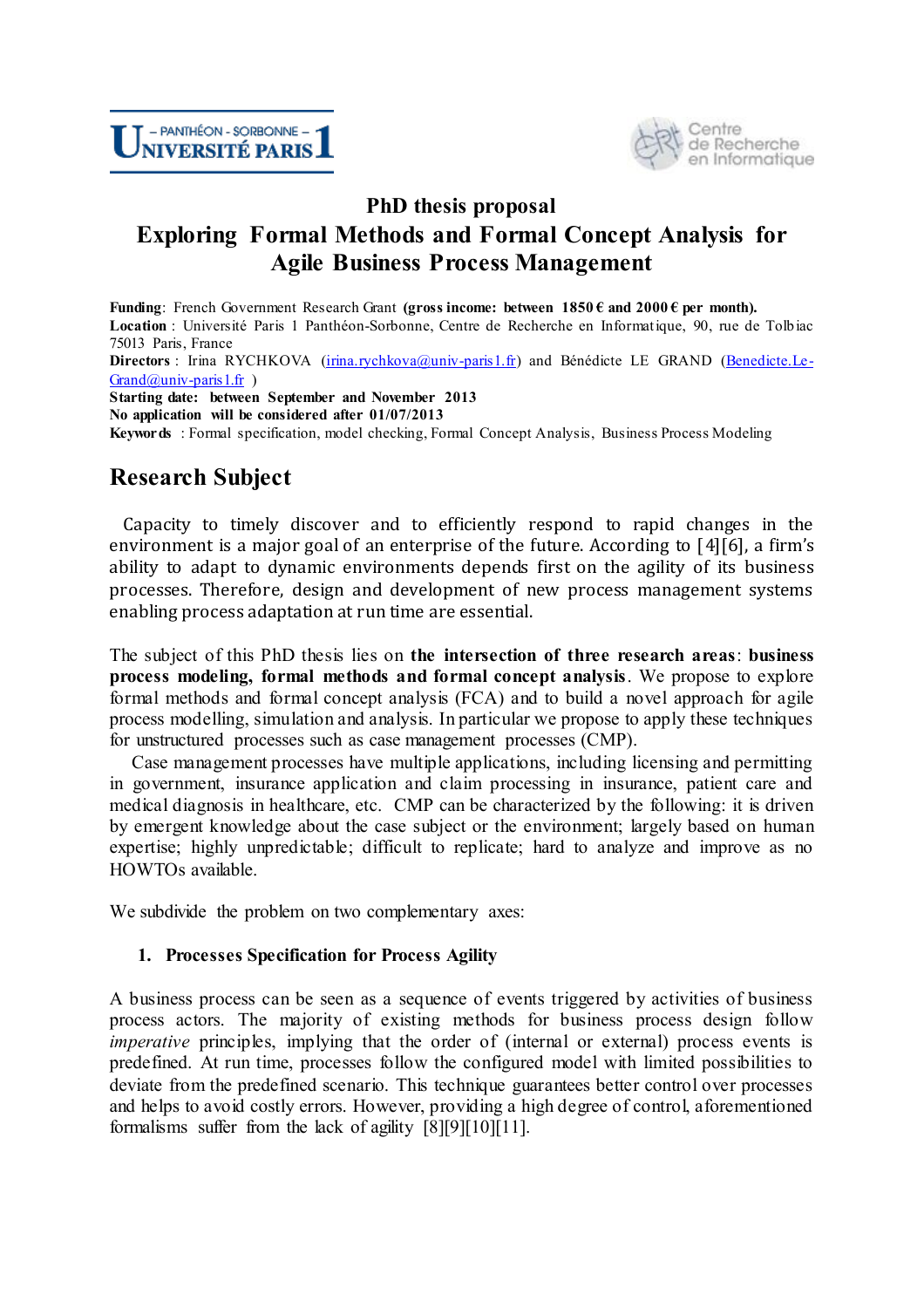The first challenge related to this PhD thesis is to find an appropriate (mathematical) formalism for representation and reasoning about case management processes (CMP) while ensuring an appropriate level of agility.

To ensure a greater agility, the shift of the traditional imperative paradigm for process design and exploration of declarative principles is required. In [BPMDS13][RCIS13] the abstract formalism based on finite state machine (FSM) semantics [\[33\]](#page-5-0) has been proposed. (Other examples of models of computations include Pi-calculus[\[34\]](#page-5-1), Lambda-calculus[\[35\]](#page-5-2) etc.) Within this formalism, we put the notion of "activity" implicit; only the events resulting from an activity execution are observable. In [BPMDS], we use the term "navigation" to describe the way a process should be executed.

We suggest that, instead of following a predefined execution scenario, **a process navigates in the process "state space", dynamically adjusting its path based on the current state, current situation and navigation rules.** 

At a given moment of time, a process state can be defined by its business status or, more formally, by a set of characteristic variables and their values at this moment of time (e.g. for the patient care process, we can define the abstract states "admitted", "inDiagnostics", "inTreatment", "discharged". Each of these states can be defined by a set of values characterizing patient's condition: body temperature, blood pressure, etc.)

Based on this formalism, initial navigation rules for process guidance based on Formal Concept Analysis and Galois lattices [\[36\]](#page-5-3)[\[37\]](#page-5-4) are defined. We specify the resulting process as a set of activities that can be dynamically assembled at run time into one of the (nonforbidden) process scenarios.

#### **The research questions for this research axis are the following:**

- What is an appropriate formalism for (case management) process modelling that supports agility? Which model of computation suits best for CMP? (FSM, LTS, others?) What is the appropriate abstract syntax?
- What type of semantics to define (denotational, axiomatic, operational)? How?
- What is the appropriate concrete syntax and (visual) modelling notation? (BPMNlike? Other?)
- Which perspectives to distinguish (designer's, user's, manager's, analyst's, engineer's)?

## **2. Processes Simulation and Analysis**

Once the process formalism is chosen and the process can be described or documented, the next step is to simulate, analyse and improve the process (as traditional workflow-based approaches do). **The second challenge related to this PhD work is to explore the opportunities provided by automated model checking, theorem proving and formal concept analysis for process model validation and for guided process execution**.

#### **The research questions for this axis are the following:**

- How to simulate a declarative process specification? How to interpret the results? How to communicate the results back to the domain specialists? How to establish a feedback loop?
- What are "navigation rules"? How to define/formalize/communicate them? How to choose the "right" action? What the "right" action actually means? Metrics of success or "rightness"?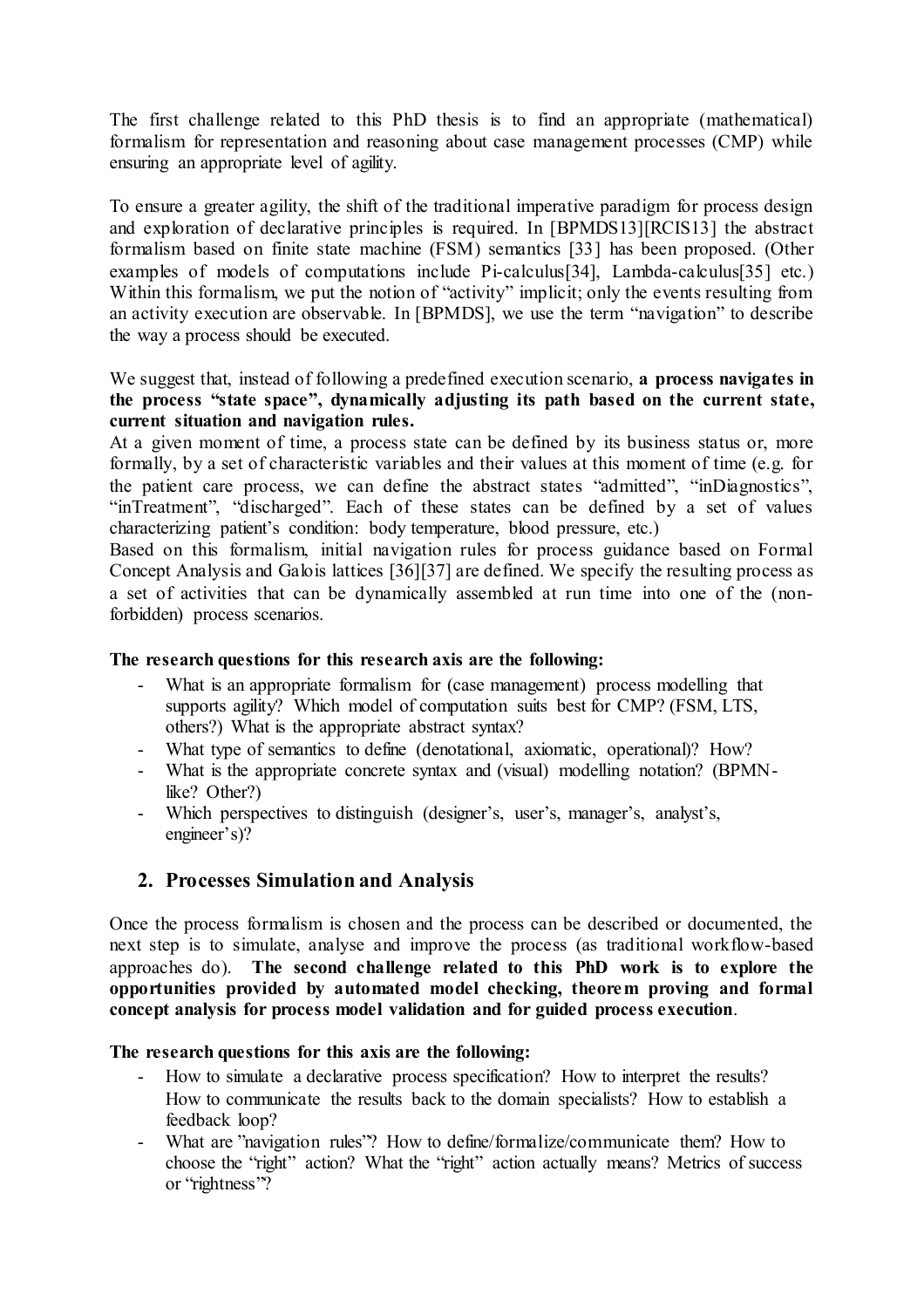- Path finding: Given that the "destination" for a process it is its goal, how to calculate the "most favourable" path to this destination? How to navigate when the main destination is not achievable?
- What kinds of analysis/validation can be required? Which techniques to apply?

## **Scientific background**

## **Business Process Modeling**

The Business Process modeling formalisms defined by Unified Modeling Language, Event-Driven Process Chain (EPC), and Business Process Modeling Notation (BPMN) gain the wide recognition among practitioners today. These and other dominant business process and workflow supporting formalisms are almost systematically activity oriented (or *imperative*): the main advantage of these formalisms is a possibility to generate executable process specifications and also to simulate and validate these specifications prior to the process deployment. This technique guarantees better control over processes and helps to avoid costly errors. However, providing a high degree of control, aforementioned formalisms suffer from the lack of adaptability: once the process is designed, it becomes difficult (if at all possible) to adjust it with respect to a changing execution context or emerging knowledge. Thus, being well suited for prescriptive, context-specific business processes, these modeling formalisms are not appropriate for the case management process modeling (CMPM) in particular.

## **Formal Methods**

In [computer science,](http://en.wikipedia.org/wiki/Computer_science) formal methods are a particular kind of [mathematically](http://en.wikipedia.org/wiki/Mathematically) based techniques for the [specification,](http://en.wikipedia.org/wiki/Formal_specification) development and [verification](http://en.wikipedia.org/wiki/Formal_verification) of [software](http://en.wikipedia.org/wiki/Software) and [hardware](http://en.wikipedia.org/wiki/Computer_hardware) systems[\[14\]](#page-4-6). The examples of formal methods include Z notation [\[21\]](#page-4-7)[\[22\]](#page-4-8)[\[23\]](#page-4-9), B-method [\[24\]](#page-4-10), Alloy specification language [\[18\]](#page-4-11), etc.

Formal methods can be used for **step-wise system design**: they provide a formal specification of the system to be developed at different levels of details and allow for accurate refinement (transition from one level to another). The resulting formal specification can be used to **verify that the requirements** for the system being developed have been completely and accurately specified.

There are two main approaches to formal verification: model checking [\[25\]](#page-4-12) and a theorem proving based on logical inference [\[26\]](#page-4-13). These approaches are proven very efficient in design and specification of safety-critical system. However, due to their complexity, approaches based on a formal semantics, model checking and verification using theorem proving are rarely used outside the technical domain.

The claim of workflow-based, process-driven or other imperative design methodology proponents is that the imperative specifications can be validated, analyzed and controlled, assuring stable performance and predictable results. Similar results, however, can be assured by providing formal semantics for "unpredictable" declarative models and, eventually, applying the formal methods for process model verification.

### **Formal Concept Analysis**

FCA is a mathematical theory relying on the use of formal contexts and Galois lattices. The use of Galois lattices to describe a relation between two sets has led to various classification methods: a Galois lattice gathers elements, which have common properties in clusters, called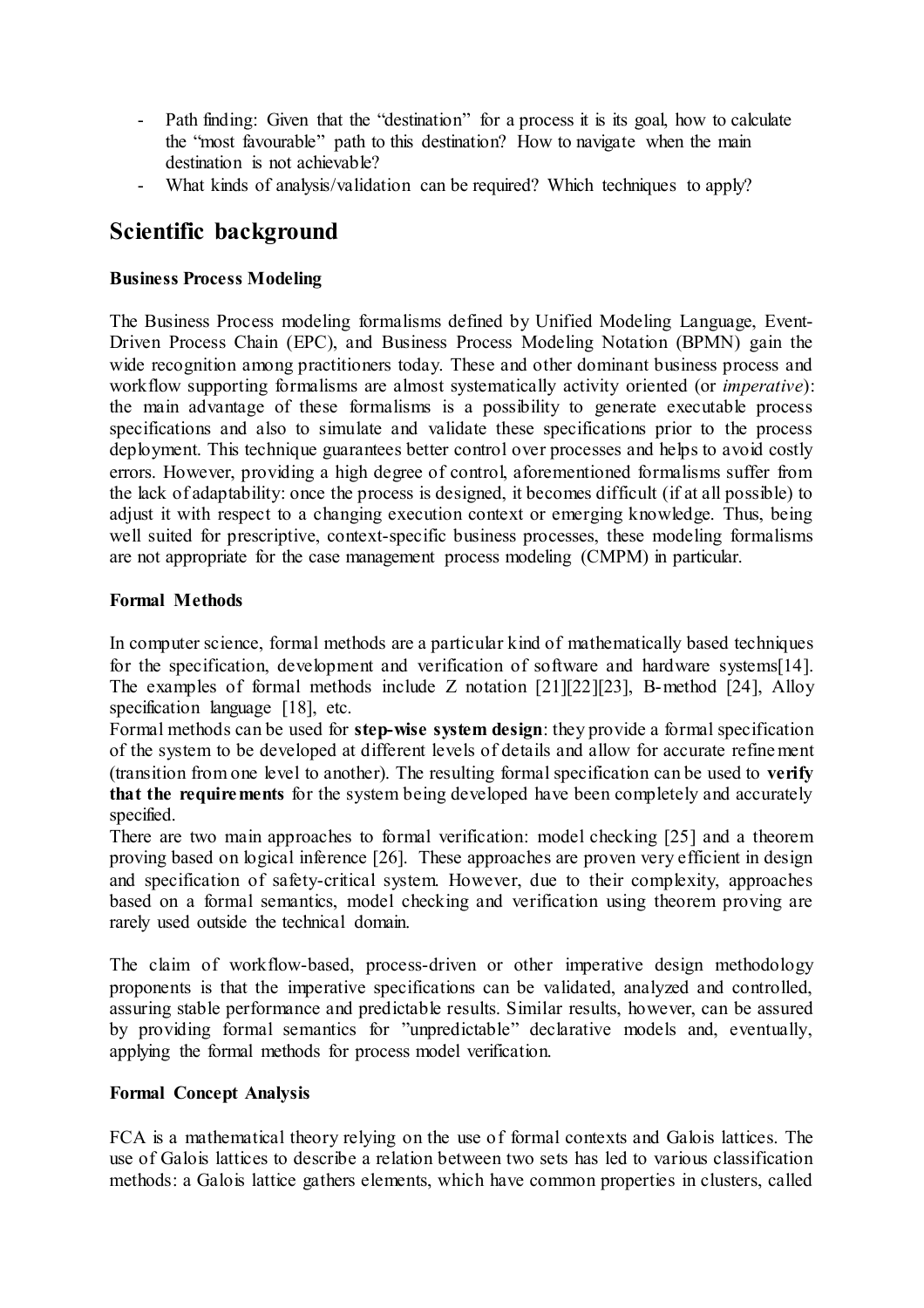formal concepts. A partial order exists among these concepts, which form a lattice with an upper and a lower bound. Since their creation, Galois lattices have been used in numerous contexts to extract hidden knowledge from data.

Formal concept analysis provides a universal tool for clustering the objects as well it can be used as underlying semantics for a recommenders system, providing a selected subset of elements that correspond to a certain criteria. Its joint use with formal methods and context modelling is very promising in the context of agile business management.

#### **Application domain: Case Management Process**

Davenport [\[12\]](#page-4-15), [12] defines case management process as a process that is not predefined or repeatable, but instead, depends on its evolving circumstances and decisions regarding a particular situation, a case. He discusses the need in specific approaches to handle such processes. The Case Management Process Modeling (CMPM) Request For Proposal released by OMG on September 2009 [\[4\]](#page-4-16) expresses the particular demand of practitioners in the case management solutions. OMG defines case as "A situation, set of circumstances or initiative that requires a set of actions to achieve an acceptable outcome or objective.…". A CMP can be characterized by the following: it is driven by emergent knowledge about the case subject or the environment; largely based on tacit knowledge (e.g. human expertise); highly unpredictable; difficult to replicate; hard to analyze and improve as no HOWTOs available.

## **Requested Work**

The candidate will have to carry out the work in the following three directions:

- A. State of the art
- B. Development of a methodology for agile process modelling simulation and analysis
- C. Definition of Formal semantics, Concrete syntax, techniques for Simulation and Analysis.
- D. Implementation of this methodology: developing a prototype
- E. Experimenting with this prototype: developing and working on the case studies

### **Requirements**

The candidate must hold a M.Sc. in Computer Science (or equivalent). He/She must have very good programming skills (C++ or Java), solid skills in formal methods (Alloy is a preference) and model checking / theorem proving techniques. The candidate should have good writing skills in English. He/She must be highly motivated, independent, with a real ability to organize and follow a schedule.

**To apply:** send a detailed CV (resume) (in English), a motivation letter (in English), copy of official transcript of student record (B.Sc and M.Sc) and letters of reference to Irina Rychkova ( $\operatorname{irina.rychkova}(a)$ univ-paris1.fr

## **Références**

- 1. Nurcan S., A Survey on the Flexibility Requirements Related to Business Processes and Modeling Artifacts. Proceedings of the 41st Annual Hawaii International Conference on System Sciences, (2008)
- 2. G. Regev, and A. Wegmann, Regulation Based Linking of Strategic Goals and Business Processes, Proceedings of the 3rd BPMDS Workshop, London, (2002)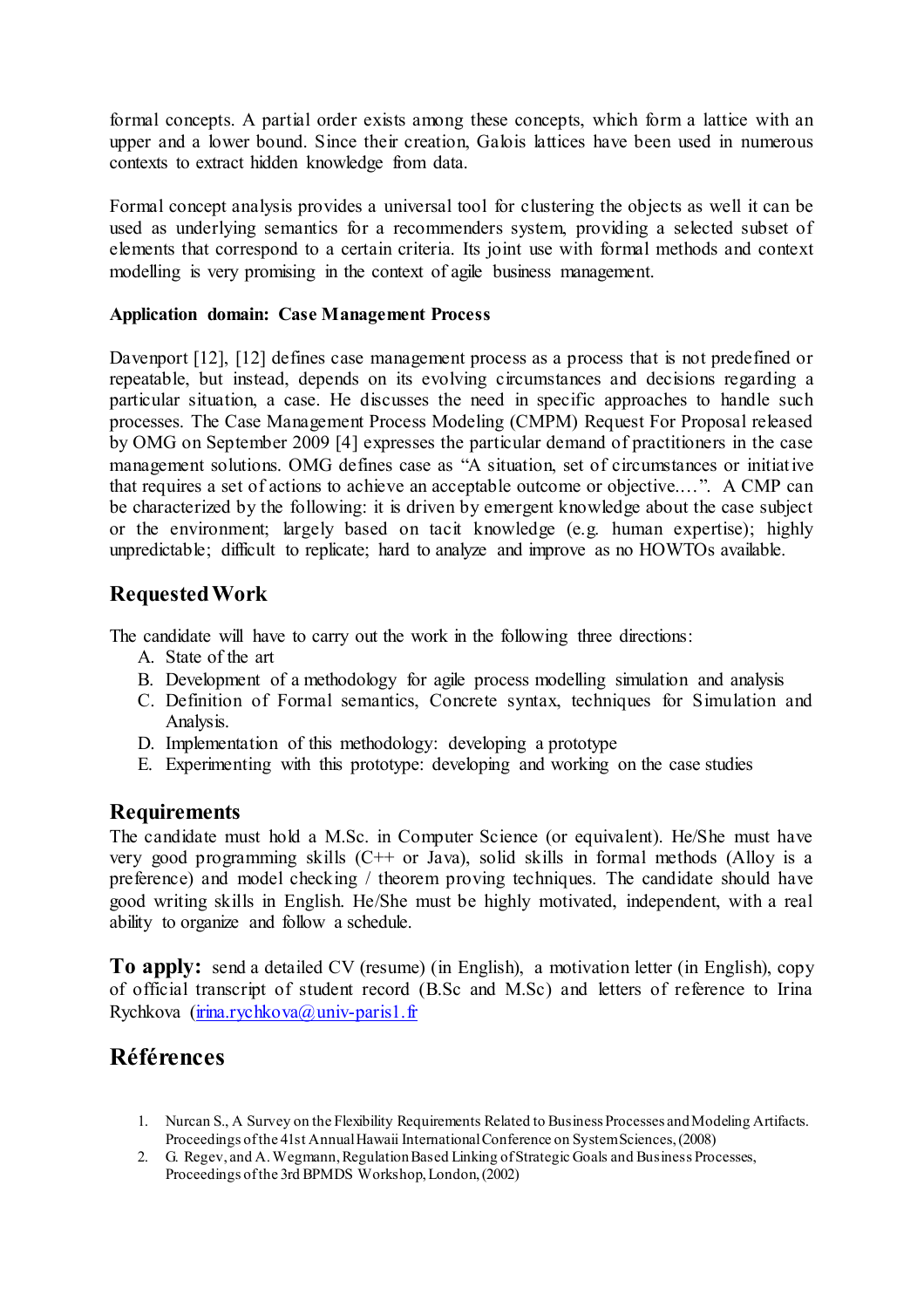- 3. J.B. Hill, B. J. Lheureux, E. Olding, D. C. Plummer, B. Rosser, J. Sinur. Predicts 2010: Business Process Management Will Expand Beyond Traditional Boundaries, available on Gartner's website at <http://www.gartner.com/resId=1231219>
- <span id="page-4-16"></span>4. Object Management Group, Case Management Process Modeling (CMPM) Request For Proposal: Bmi/2009-09-23
- <span id="page-4-0"></span>5. Raschke, R. L., David, J.S.: Business process agility. (2005).
- <span id="page-4-1"></span>6. Bider, I., Johannesson, P., Perjons, E.: Do workflow-based systems satisfy the demands of the agile enterprise of the future? In: Rosa, M.L., Soffer, P. (eds.), Business Process Management Workshops (BPM 2012), Lecture Notes in Business Information Processing, vol. 132, pp.59-64,., Springer (2013)
- 7. Lamport, L.: Time, clocks, and the ordering of events in a distributed system. Communications of the ACM, vol. 21, no. 7 (1978), pp. 558-565.
- <span id="page-4-2"></span>8. S. Nurcan, M.-H. Edme. Intention Driven Modelling for Flexible Workflow Applications. Special issue of the Software Process: Improvement and Practice Journal on "Business Process Management, Development and Support", (2005)
- <span id="page-4-3"></span>9. O. Marjanovic and R. Seethamraju, Understanding knowledge-intensive, practice-oriented business processes, in Proceedings of the 41st Annual Hawaii International Conference on System Sciences (HICSS-41), (2008).
- <span id="page-4-4"></span>10. W.M.P. van der Aalst, M. Weske, D. Grünbauer, "Case Handling: A New Paradigm for Business Process Support", Data Knowl. Eng. 53(2) (2005)
- <span id="page-4-5"></span>11. C.W. Günther, S. Rinderle, M. Reichert, and W.M.P. van der Aalst. Change Mining in Adaptive Process Management Systems. In R. Meersman and Z. Tari et al., editors, On the Move to Meaningful Internet Systems 2006, OTM Confederated International Conferences, 14th International Conference on Cooperative Information Systems. Springer-Verlag, Berlin, (2006)
- <span id="page-4-14"></span>12. Davenport, T., Nohria, N.: Case management and the integration of labor. Sloan Management Review 35 (1994) 11–11
- <span id="page-4-15"></span>13. Davenport, T.: Thinking for a living: How to get better performances and results from knowledge workers. Harvard Business Press (2005)
- 14. vom Brocke, J.HKVJH & Rosemann, M. (2010), [Handbook on Business Process Management: Strategic](http://www.bpm-handbook.com/)  [Alignment, Governance, People and Culture](http://www.bpm-handbook.com/) (International Handbooks on Information Systems) (Vol. 1). Berlin: Springer
- <span id="page-4-6"></span>15. R. W. Butler (2001-08-06). ["What is Formal Methods?".](http://shemesh.larc.nasa.gov/fm/fm-what.html) Retrieved 2006-11-16.
- 16. [Daniel Jackson](http://en.wikipedia.org/wiki/Daniel_Jackson_%28computer_scientist%29) an[d Jeannette Wing](http://en.wikipedia.org/wiki/Jeannette_Wing)[, "Lightweight Formal Methods"](http://people.csail.mit.edu/dnj/publications/ieee96-roundtable.html), IEEE Computer, April 1996
- 17. Vinu George and Rayford Vaughn[, "Application of Lightweight Formal Methods in Requirement](http://www.stsc.hill.af.mil/crosstalk/2003/01/George.html)  [Engineering",](http://www.stsc.hill.af.mil/crosstalk/2003/01/George.html) Crosstalk: The Journal of Defense Software Engineering, January 2003
- <span id="page-4-11"></span>18. [7] Jackson, D.: Software Abstractions-Logic, Language and Analysis. MIT Press (2011)
- 19. Richard Denney, Succeeding with Use Cases: Working Smart to Deliver Quality, Addison-Wesley Professional Publishing, 2005, [ISBN 0-321-31643-6.](http://en.wikipedia.org/wiki/Special:BookSources/0321316436)
- 20. Sten Agerholm and Peter G. Larsen[, "A Lightweight Approach to Formal Methods"](http://home0.inet.tele.dk/pgl/fmtrends98.pdf), In Proceedings of the International Workshop on Current Trends in Applied Formal Methods, Boppard, Germany, Springer-Verlag, October 1998
- <span id="page-4-7"></span>21. Abrial, Jean-Raymond; Schuman, Stephen A; Meyer, Bertrand (1980), "A Specification Language", in Macnaghten, AM; McKeag, RM, *On the Construction of Programs*, Cambridge University Press, **[ISBN](http://en.wikipedia.org/wiki/International_Standard_Book_Number)** [0-521-23090-X](http://en.wikipedia.org/wiki/Special:BookSources/0-521-23090-X) (describes early version of the language).
- <span id="page-4-8"></span>22. "ISO/IEC 13568:2002". *Information Technology — Z Formal Specification Notation — Syntax, Type System and Semantics*. ISO. 2002-07-01. 196 pp
- <span id="page-4-9"></span>23. "ISO/IEC 13568:2002/Cor.1:2007" (PDF). *Information Technology — Z Formal Specification Notation — Syntax, Type System and Semantics — Technical corrigendum 1*. ISO. 2007-07-15. 12 pp.
- <span id="page-4-10"></span>24. *The B-Method: An Introduction*, Steve Schneider, *Palgrave Macmillan*, Cornerstones of Computing series, 2001. **ISBN 0-333-79284-X**.
- <span id="page-4-12"></span>25. Dijkstra, E., Dijkstra, E., Dijkstra, E.: Notes on structured programming. Technological University, Department of Mathematics (1970)
- <span id="page-4-13"></span>26. Gordon, M.J.C., Melham, T.F., eds.: Introduction to HOL: a theorem proving environment for higher order logic. Cambridge University Press, New York, NY, USA (1993)
- 27. Holzmann, G.J.: The SPIN Model Checker primer and reference manual. Addison-Wesley (2004)
- 28. Jackson, D.: Alloy Analyzer tool. http://alloy.mit.edu/alloy/ (2011)
- 29. Weidenbach, C., Brahm, U., Hillenbrand, T., Keen, E., Theobald, C.,Topi´c, D.: Spass version 2.0. Automated DeductionCADE-18 (2002)45–79
- 30. Paulson, L.: Isabelle: A generic theorem prover. Volume 828. Springer(1994)
- 31. Snook, C., Butler, M.: Uml-b: Formal modeling and design aided by uml. ACM Trans. Softw. Eng. Methodol. 15(1) (January 2006) 92–122